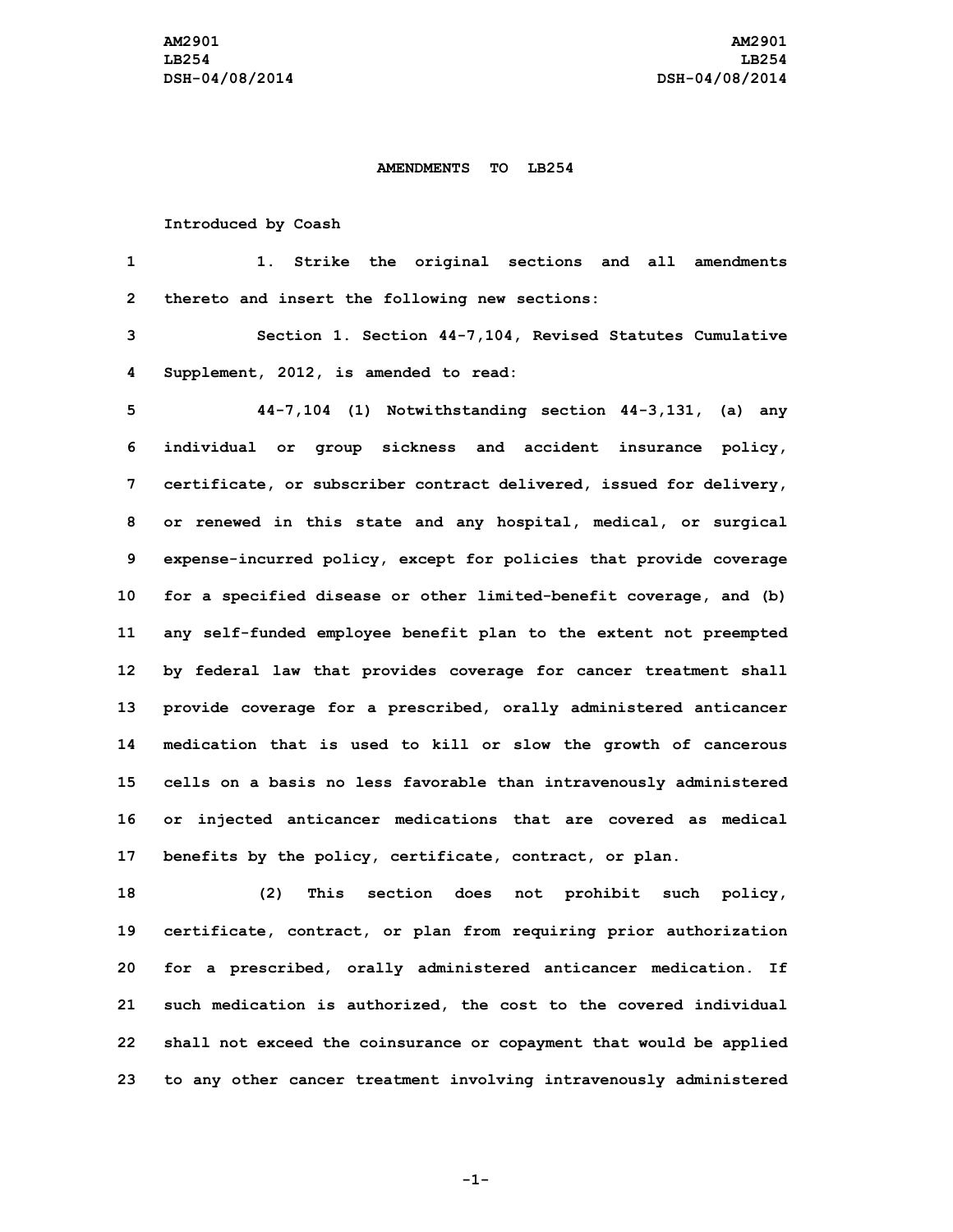**AM2901 AM2901 LB254 LB254 DSH-04/08/2014 DSH-04/08/2014**

**1 or injected anticancer medications.**

 **(3) <sup>A</sup> policy, certificate, contract, or plan provider shall not reclassify any anticancer medication or increase <sup>a</sup> coinsurance, copayment, deductible, or other out-of-pocket expense imposed on any anticancer medication to achieve compliance with this section. Any change that otherwise increases an out-of-pocket expense applied to any anticancer medication shall also be applied to the majority of comparable medical or pharmaceutical benefits under the policy, certificate, contract, or plan.**

**10 (4) This section does not prohibit <sup>a</sup> policy, certificate, 11 contract, or plan provider from increasing cost-sharing for all 12 benefits, including cancer treatments.**

**13 (5) This section shall apply to any policy, certificate, 14 contract, or plan that is delivered, issued for delivery, or 15 renewed in this state on or after October 1, 2012.**

**16 (6) This section terminates on December 31, 2015.**

**17 Sec. 2. (1) For purposes of this section:**

 **(a) Applied behavior analysis means the design, implementation, and evaluation of environmental modifications, using behavioral stimuli and consequences, to produce socially significant improvement in human behavior, including the use of direct observation, measurement, and functional analysis of the relationship between environment and behavior;**

 **(b) Autism spectrum disorder means any of the pervasive developmental disorders or autism spectrum disorder as defined by the Diagnostic and Statistical Manual of Mental Disorders, as the most recent edition of such manual existed on the operative date of**

**-2-**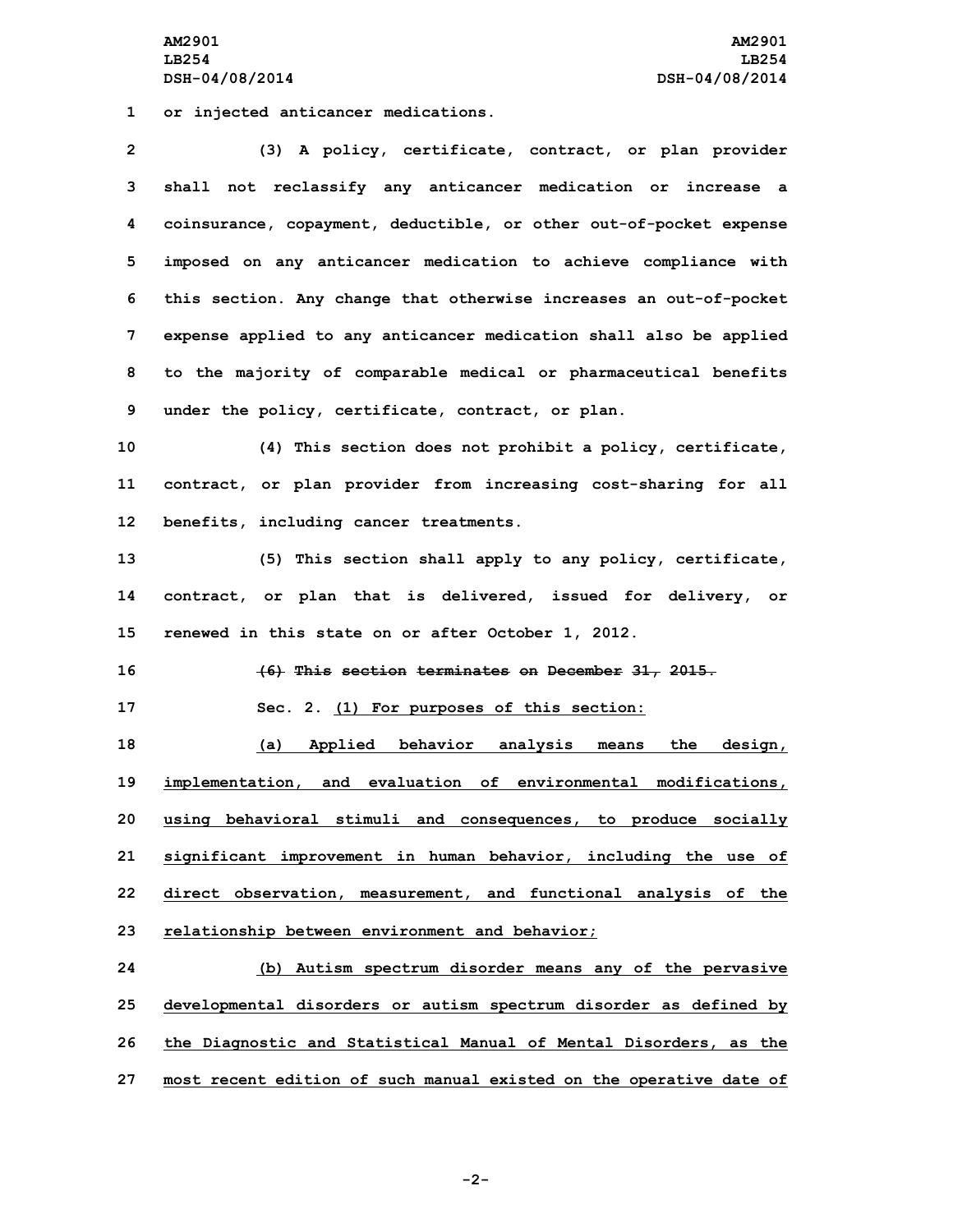**this section; (c) Behavioral health treatment means counseling and treatment programs, including applied behavior analysis, that are: (i) Necessary to develop, maintain, or restore, to the maximum extent practicable, the functioning of an individual; and (ii) provided or supervised, either in person or by telehealth, by <sup>a</sup> behavior analyst certified by <sup>a</sup> national certifying organization or <sup>a</sup> licensed psychologist if the services performed are within the boundaries of the psychologist's competency; (d) Diagnosis means <sup>a</sup> medically necessary assessment, evaluation, or test to diagnose if an individual has an autism spectrum disorder; (e) Pharmacy care means <sup>a</sup> medication that is prescribed by <sup>a</sup> licensed physician and any health-related service deemed medically necessary to determine the need or effectiveness of the medication; (f) Psychiatric care means <sup>a</sup> direct or consultative service provided by <sup>a</sup> psychiatrist licensed in the state in which he or she practices; (g) Psychological care means <sup>a</sup> direct or consultative service provided by <sup>a</sup> psychologist licensed in the state in which he or she practices; (h) Therapeutic care means <sup>a</sup> service provided by <sup>a</sup> licensed speech-language pathologist, occupational therapist, or physical therapist; and (i) Treatment means evidence-based care, including related equipment, that is prescribed or ordered for an individual**

**-3-**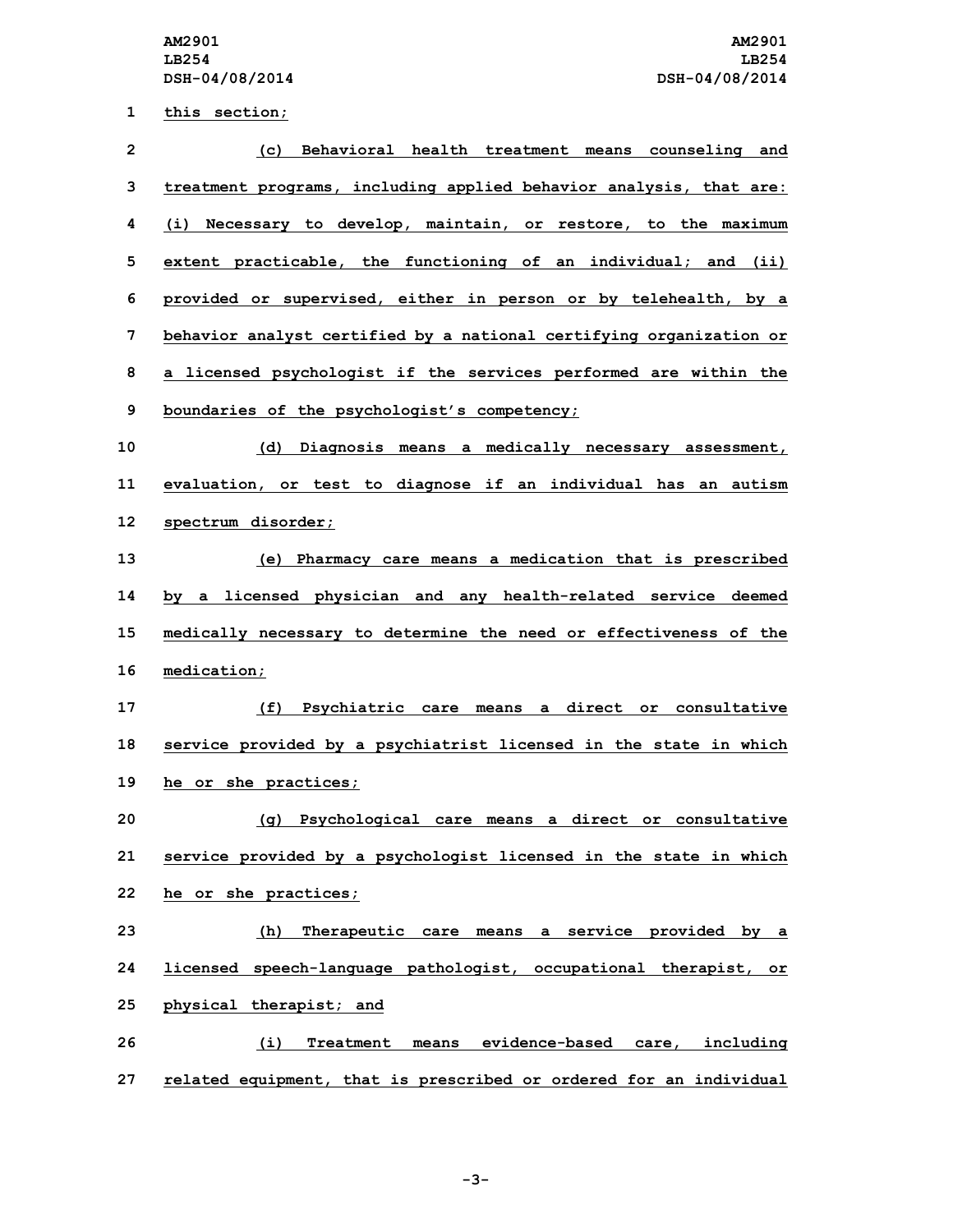| 1  | diagnosed with an autism spectrum disorder by a licensed physician  |
|----|---------------------------------------------------------------------|
| 2  | or a licensed psychologist, including:                              |
| 3  | (i) Behavioral health treatment;                                    |
| 4  | (ii) Pharmacy care;                                                 |
| 5  | (iii) Psychiatric care;                                             |
| 6  | (iv) Psychological care; and                                        |
| 7  | (v) Therapeutic care.                                               |
| 8  | (2) Notwithstanding section 44-3,131, (a) any individual            |
| 9  | group sickness and accident insurance policy or subscriber<br>or    |
| 10 | contract delivered, issued for delivery, or renewed in this state   |
| 11 | and any hospital, medical, or surgical expense-incurred policy,     |
| 12 | except for policies that provide coverage for a specified disease   |
| 13 | or other limited-benefit coverage, and (b) any self-funded employee |
| 14 | benefit plan to the extent not preempted by federal law, including  |
| 15 | any such plan provided for employees of the State of Nebraska,      |
| 16 | shall provide coverage for the screening, diagnosis, and treatment  |
| 17 | of an autism spectrum disorder in an individual under twenty-one    |
| 18 | years of age. To the extent that the screening, diagnosis, and      |
| 19 | treatment of autism spectrum disorder are not already covered by    |
| 20 | such policy or contract, coverage under this section shall be       |
| 21 | included in such policies or contracts that are delivered, issued   |
| 22 | for delivery, amended, or renewed in this state or outside this     |
| 23 | state if the policy or contract insures a resident of Nebraska on   |
| 24 | or after January 1, 2015. No insurer shall terminate coverage or    |
| 25 | refuse to deliver, issue for delivery, amend, or renew coverage of  |
| 26 | the insured as a result of an autism spectrum disorder diagnosis or |
| 27 | treatment. Nothing in this subsection applies to non-grandfathered  |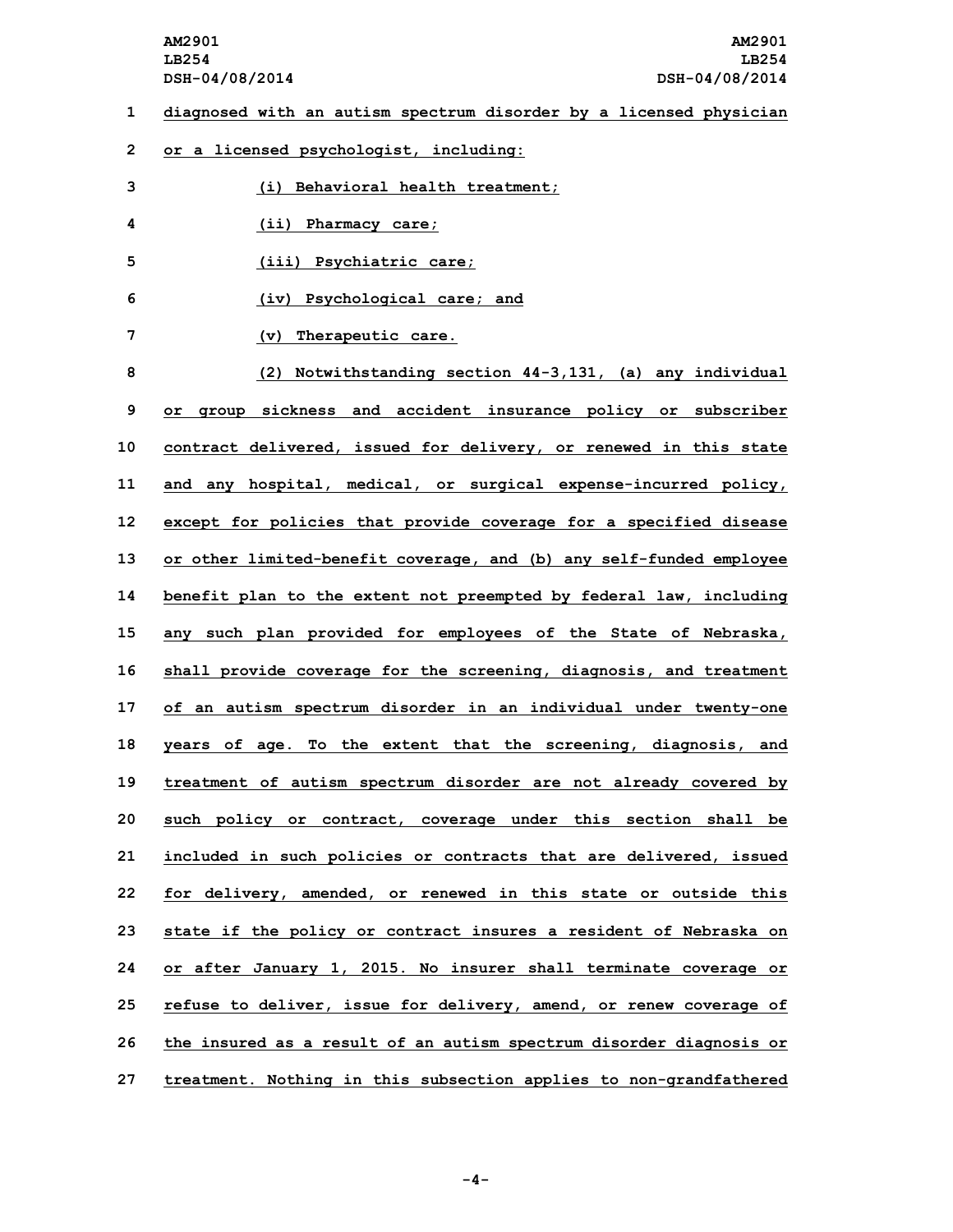**plans in the individual and small group markets that are required to include essential health benefits under the federal Patient Protection and Affordable Care Act or to medicare supplement, accident-only, specified disease, hospital indemnity, disability income, long-term care, or other limited benefit hospital insurance policies.**

 **(3) Except as provided in subsection (4) of this section, coverage for an autism spectrum disorder shall not be subject to any limits on the number of visits an individual may make for treatment of an autism spectrum disorder, nor shall such coverage be subject to dollar limits, deductibles, copayments, or coinsurance provisions that are less favorable to an insured than the equivalent provisions that apply to <sup>a</sup> general physical illness under the policy.**

 **(4) Coverage for behavioral health treatment, including applied behavior analysis, shall be subject to <sup>a</sup> maximum benefit of twenty-five hours per week until the insured reaches twenty-one years of age. Payments made by an insurer on behalf of <sup>a</sup> covered individual for treatment other than behavioral health treatment, including applied behavior analysis, shall not be applied to any maximum benefit established under this section.**

 **(5) Except in the case of inpatient service, if an individual is receiving treatment for an autism spectrum disorder, an insurer shall have the right to request <sup>a</sup> review of that treatment not more than once every six months unless the insurer and the individual's licensed physician or licensed psychologist execute an agreement that <sup>a</sup> more frequent review is necessary.**

**-5-**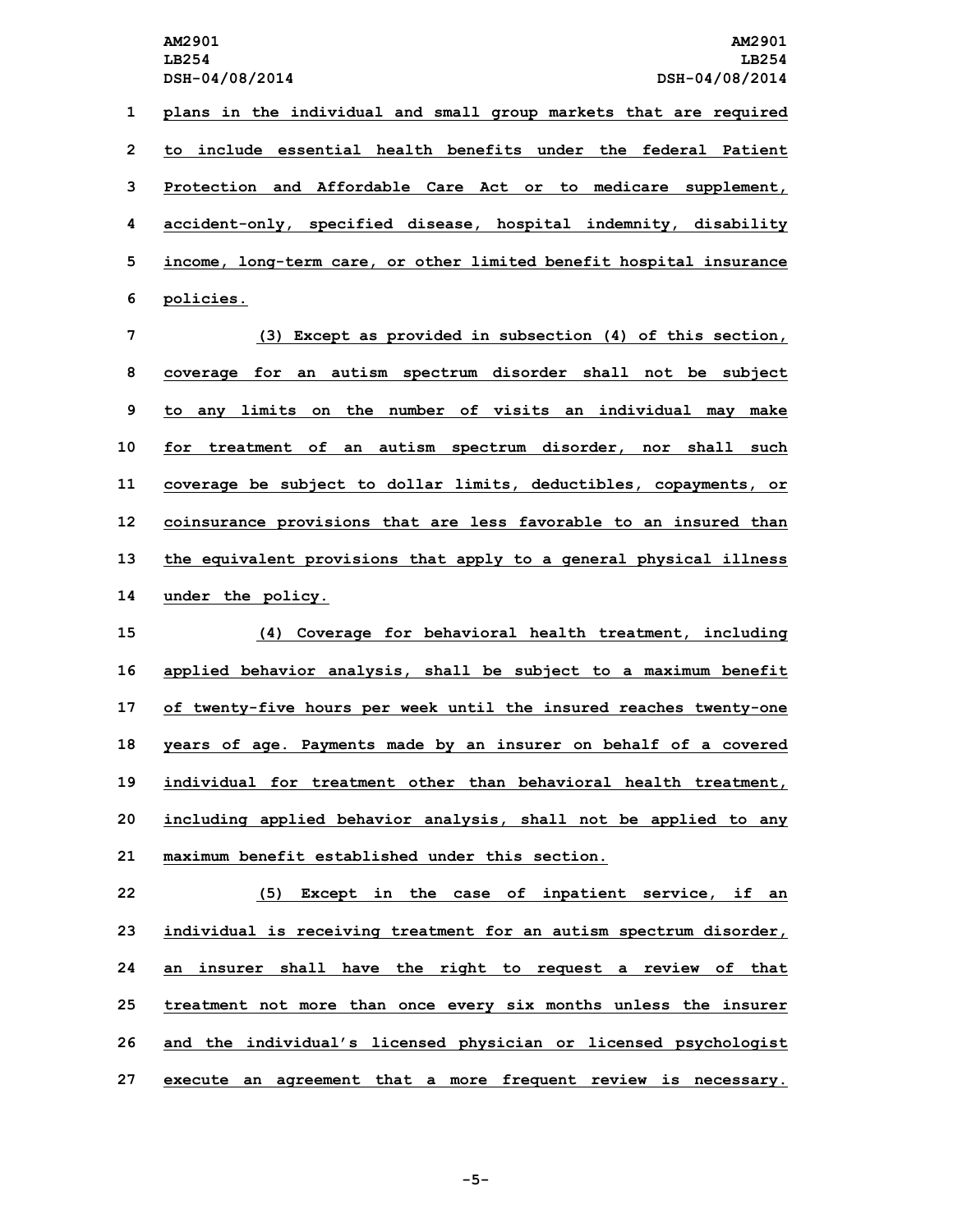**Any such agreement regarding the right to review <sup>a</sup> treatment plan more frequently shall apply only to <sup>a</sup> particular individual being treated for an autism spectrum disorder and shall not apply to all individuals being treated for autism spectrum disorder by <sup>a</sup> licensed physician or licensed psychologist. The cost of obtaining <sup>a</sup> review under this subsection shall be borne by the insurer.**

 **(6) This section shall not be construed as limiting any benefit that is otherwise available to an individual under <sup>a</sup> hospital, surgical, or medical expense-incurred policy or health maintenance organization contract. This section shall not be construed as affecting any obligation to provide services to an individual under an individualized family service plan, individualized education program, or individualized service plan.**

 **Sec. 3. The Department of Health and Human Services shall establish <sup>a</sup> program to provide amino acid-based elemental formulas for the diagnosis and treatment of Immunoglobulin <sup>E</sup> and non-Immunoglobulin <sup>E</sup> mediated allergies to multiple food proteins, food-protein-induced enterocolitis syndrome, eosinophilic disorders, and impaired absorption of nutrients caused by disorders affecting the absorptive surface, functional length, and motility of the gastrointestinal tract, when the ordering physician has issued <sup>a</sup> written order stating that the amino acid-based elemental formula is medically necessary for the treatment of <sup>a</sup> disease or disorder. Up to fifty percent of the actual out-of-pocket cost, not to exceed twelve thousand dollars, for amino acid-based elemental formulas shall be available to an individual without fees each twelve-month period. The department shall distribute funds on <sup>a</sup>**

**-6-**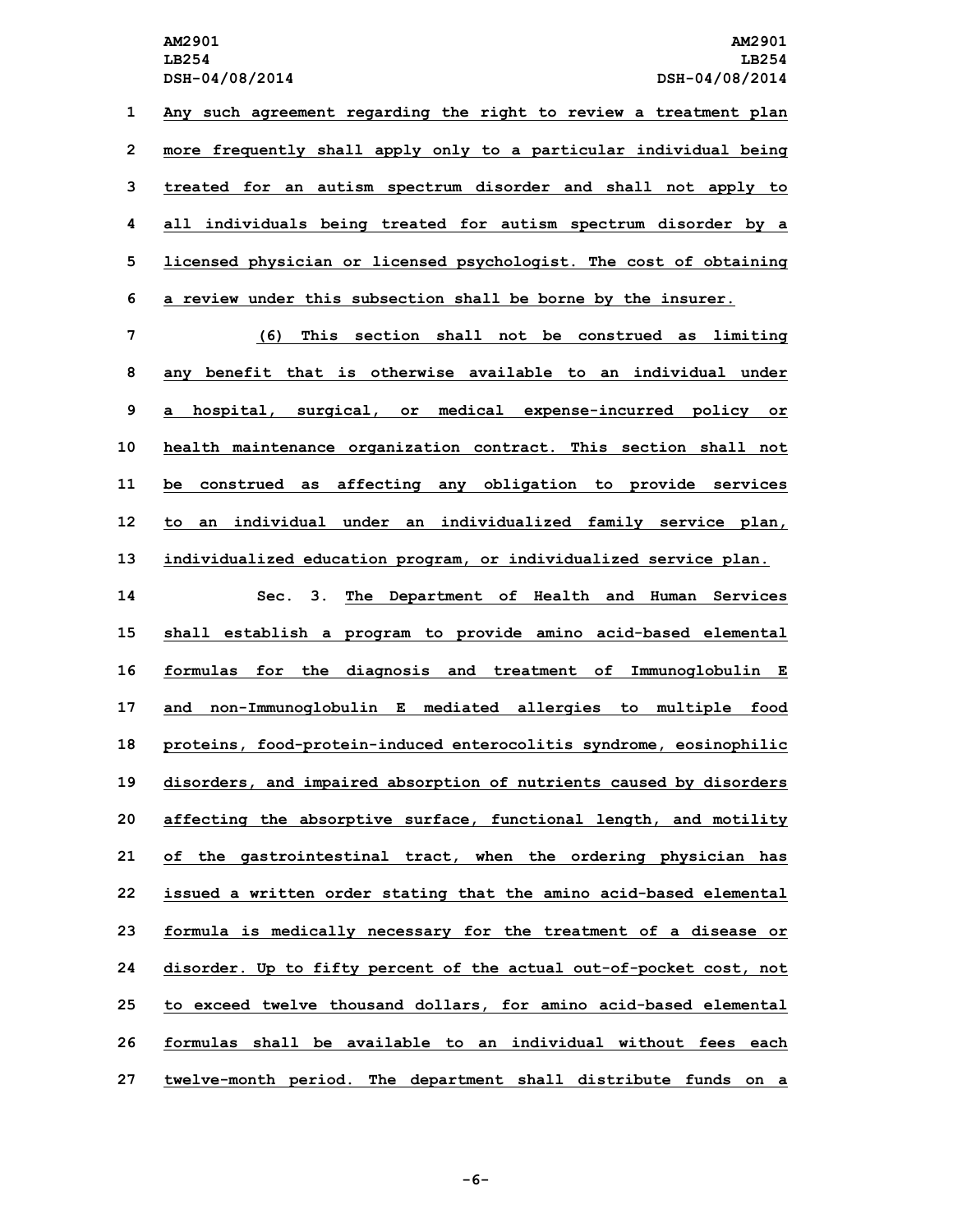**first-come, first-served basis. Nothing in this section is deemed to be an entitlement. The maximum total General Fund expenditures per year for amino acid-based elemental formulas shall not exceed two hundred fifty thousand dollars each fiscal year in FY2014-15 and FY2015-16. The Department of Health and Human Services shall provide an electronic report on the program to the Legislature annually on or before December 15 of each year.**

 **Sec. 4. There is hereby appropriated (1) \$362,500 from the General Fund for FY2014-15 and (2) \$725,000 from the General Fund for FY2015-16 to the Board of Regents of the University of Nebraska, for Program 781, to aid in carrying out the provisions of this legislative bill.**

 **Sec. 5. There is hereby appropriated (1) \$250,000 from the General Fund for FY2014-15 and (2) \$250,000 from the General Fund for FY2015-16 to the Department of Health and Human Services, for Program 514, to aid in carrying out the provisions of this legislative bill.**

**18 No expenditures for permanent and temporary salaries and 19 per diems for state employees shall be made from funds appropriated 20 in this section.**

 **Sec. 6. There is hereby appropriated (1) \$10,000 from the General Fund for FY2014-15 and (2) \$10,000 from the General Fund for FY2015-16 to the Department of Health and Human Services, for Program 33, to aid in carrying out the provisions of this legislative bill.**

**26 Total expenditures for permanent and temporary salaries 27 and per diems from funds appropriated in this section shall not**

**-7-**